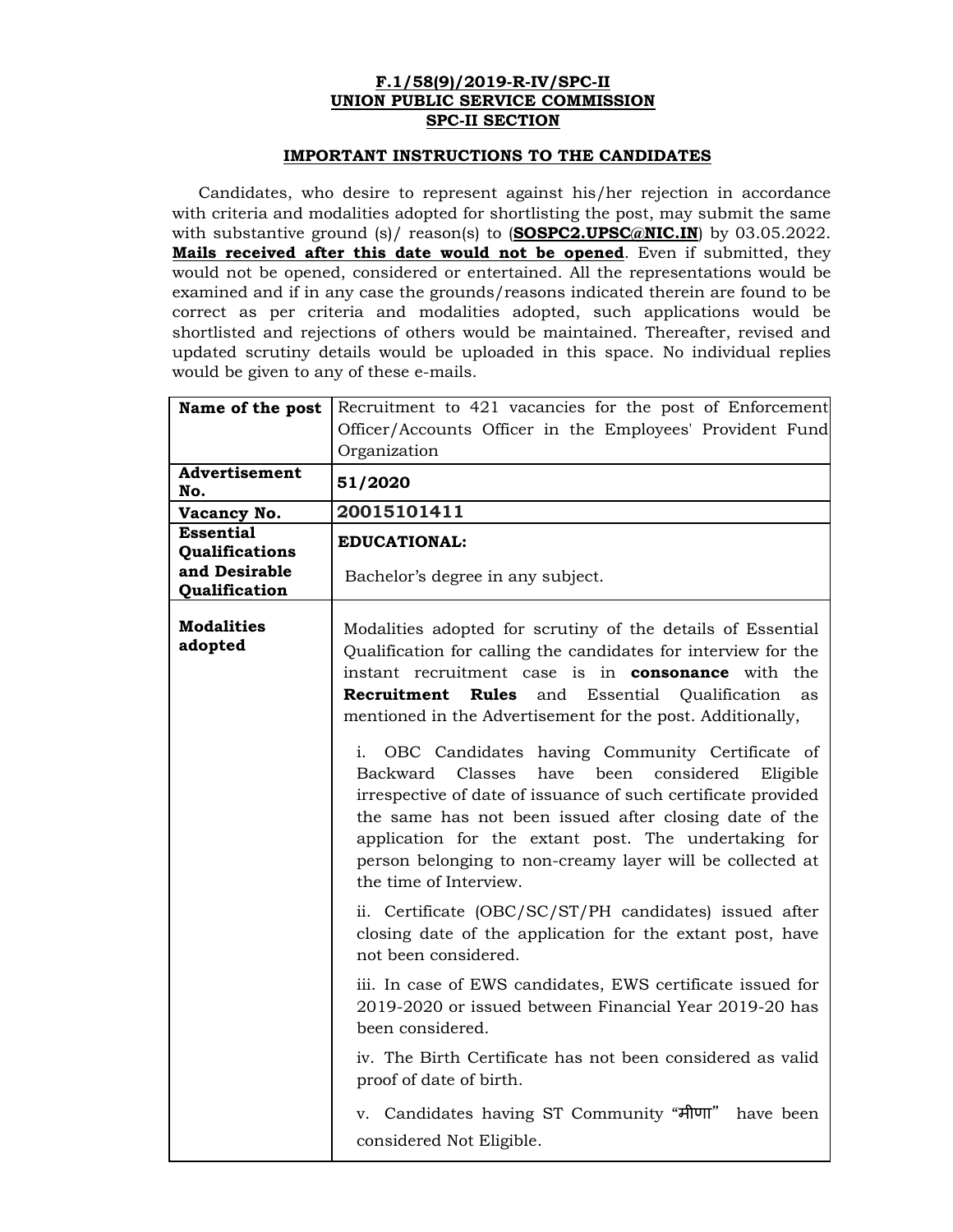|                                                 | vi. The period of experience rendered by a candidate has<br>not been considered as it is not mandated for the post as<br>per Recruitment Rules.                                                                                                                                                                                                                                                                                                                                                                                                                                                                                                                                                                                                                                                                                                                                                                                                                                                                                                                                                                                                                                                                                                                                                                                                                                                                                                                                                                                                                                                                                                                                                                                                                                                                                                                                                                                                                                                                                                                         |
|-------------------------------------------------|-------------------------------------------------------------------------------------------------------------------------------------------------------------------------------------------------------------------------------------------------------------------------------------------------------------------------------------------------------------------------------------------------------------------------------------------------------------------------------------------------------------------------------------------------------------------------------------------------------------------------------------------------------------------------------------------------------------------------------------------------------------------------------------------------------------------------------------------------------------------------------------------------------------------------------------------------------------------------------------------------------------------------------------------------------------------------------------------------------------------------------------------------------------------------------------------------------------------------------------------------------------------------------------------------------------------------------------------------------------------------------------------------------------------------------------------------------------------------------------------------------------------------------------------------------------------------------------------------------------------------------------------------------------------------------------------------------------------------------------------------------------------------------------------------------------------------------------------------------------------------------------------------------------------------------------------------------------------------------------------------------------------------------------------------------------------------|
|                                                 | vii. OBC Community certificate issued for the respective<br>state list of OBC Community have not been considered.                                                                                                                                                                                                                                                                                                                                                                                                                                                                                                                                                                                                                                                                                                                                                                                                                                                                                                                                                                                                                                                                                                                                                                                                                                                                                                                                                                                                                                                                                                                                                                                                                                                                                                                                                                                                                                                                                                                                                       |
|                                                 | viii. Self-Certification/Affidavits (Community/date of Birth<br>/PH / Educational qualification) in place of Certificate<br>have not been considered.                                                                                                                                                                                                                                                                                                                                                                                                                                                                                                                                                                                                                                                                                                                                                                                                                                                                                                                                                                                                                                                                                                                                                                                                                                                                                                                                                                                                                                                                                                                                                                                                                                                                                                                                                                                                                                                                                                                   |
|                                                 | ix. Self-Certification and requests for correcting the<br>names in the Application Record without Affidavit/s has<br>not been considered.                                                                                                                                                                                                                                                                                                                                                                                                                                                                                                                                                                                                                                                                                                                                                                                                                                                                                                                                                                                                                                                                                                                                                                                                                                                                                                                                                                                                                                                                                                                                                                                                                                                                                                                                                                                                                                                                                                                               |
|                                                 | x. Shri/Kumar/Smt./Kumari and other such regional<br>nomenclatures have not considered as Name discrepancy.                                                                                                                                                                                                                                                                                                                                                                                                                                                                                                                                                                                                                                                                                                                                                                                                                                                                                                                                                                                                                                                                                                                                                                                                                                                                                                                                                                                                                                                                                                                                                                                                                                                                                                                                                                                                                                                                                                                                                             |
|                                                 | xi. Affidavits not addressing the discrepancy have not<br>been considered.                                                                                                                                                                                                                                                                                                                                                                                                                                                                                                                                                                                                                                                                                                                                                                                                                                                                                                                                                                                                                                                                                                                                                                                                                                                                                                                                                                                                                                                                                                                                                                                                                                                                                                                                                                                                                                                                                                                                                                                              |
|                                                 | xii. Certificate submitted in regional languages/script<br>without its official transcript /translation has not been<br>considered.                                                                                                                                                                                                                                                                                                                                                                                                                                                                                                                                                                                                                                                                                                                                                                                                                                                                                                                                                                                                                                                                                                                                                                                                                                                                                                                                                                                                                                                                                                                                                                                                                                                                                                                                                                                                                                                                                                                                     |
| Roll Nos. of<br>candidates short-<br>listed for | 0100464, 0100568, 0102003, 0103126, 0104716, 0105772,<br>0115223, 0115319, 0115359, 0115744, 0201429, 0201493,<br>0202332, 0205305, 0205790, 0211906, 0212031, 0213319,<br>0214033, 0214759, 0215392, 0215623, 0216052, 0217968,<br>0218088, 0219045, 0220280, 0224731, 0231552, 0232836,<br>0234730, 0234774, 0235049, 0237004, 0300173, 0300522,<br>0300788, 0300840, 0301871, 0303130, 0303159, 0303923,<br>0305227, 0305507, 0305565, 0306557, 0306642, 0306774,<br>0307113, 0307221, 0307657, 0307817, 0308037, 0308280,<br>0309281, 0309841, 0310852, 0310958, 0312746, 0312790,<br>0313116, 0320947, 0321467, 0400152, 0401703, 0413673,<br>0415319, 0416782, 0416993, 0419228, 0420027, 0422093,<br>0422563, 0425940, 0430134, 0432356, 0432518, 0500333,<br>0501480, 0501703, 0501942, 0501978, 0502571, 0502753,<br>0502897, 0503584, 0506930, 0507952, 0507968, 0508331,<br>0508764, 0509168, 0509752, 0510497, 0600852, 0601259,<br>0601340, 0603661, 0604662, 0605598, 0606020, 0606065,<br>0607079, 0607635, 0611019, 0612406, 0617671, 0619913,<br>0622831, 0624208, 0625914, 0626136, 0626161, 0631573,<br>0632069, 0632346, 0632789, 0634026, 0635825, 0635920,<br>0638001, 0639324, 0639523, 0644170, 0644909, 0644922,<br>0645275, 0700103, 0703096, 0707777, 0709038, 0710781,<br>0711223, 0800028, 0800047, 0800048, 0800544, 0800754,<br>0800957, 0800987, 0801128, 0801253, 0801448, 0801454,<br>0801503, 0801834, 0802047, 0802174, 0802737, 0803023,<br>0803507, 0803633, 0804269, 0804439, 0804534, 0804591,<br>0804620, 0804770, 0804796, 0804937, 0805132, 0805138,<br>0805147, 0805505, 0805666, 0805703, 0805768, 0806310,<br>0806384, 0806629, 0807132, 0807139, 0807429, 0807587,<br>0807941, 0808452, 0809507, 0809914, 0809928, 0810488,<br>0810520, 0810711, 0810879, 0810934, 0811125, 0811574,<br>0812130, 0812247, 0812302, 0812787, 0812976, 0813378,<br>0813491, 0813527, 0814081, 0815466, 0815907, 0816685,<br>0817507, 0817755, 0818340, 0818920, 0819416, 0819715,<br>0819750, 0819761, 0819974, 0820456, 0820733, 0820737, |
| Interview                                       | 0821586, 0821680, 0822093, 0822101, 0822506, 0823025,                                                                                                                                                                                                                                                                                                                                                                                                                                                                                                                                                                                                                                                                                                                                                                                                                                                                                                                                                                                                                                                                                                                                                                                                                                                                                                                                                                                                                                                                                                                                                                                                                                                                                                                                                                                                                                                                                                                                                                                                                   |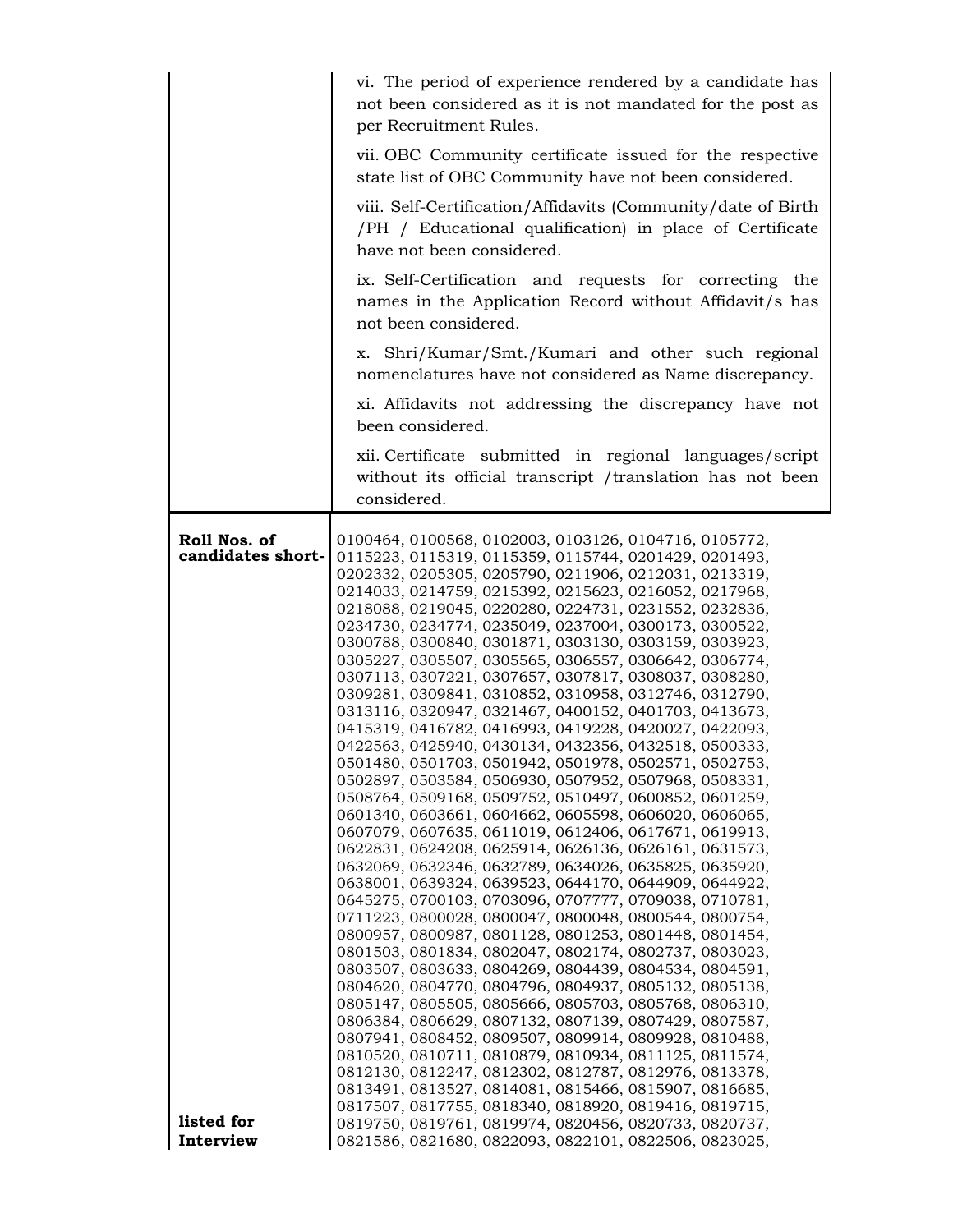|  |  | 0823688, 0823732, 0824493, 0824641, 0824669, 0825380, |  |
|--|--|-------------------------------------------------------|--|
|  |  | 0825779, 0825787, 0826089, 0826442, 0827417, 0827792, |  |
|  |  | 0828463, 0828983, 0829039, 0829085, 0829556, 0829898, |  |
|  |  | 0829918, 0830473, 0830580, 0830676, 0830739, 0830806, |  |
|  |  | 0831309, 0831623, 0832081, 0832152, 0832578, 0833181, |  |
|  |  | 0833208, 0834039, 0834246, 0834326, 0834591, 0834986, |  |
|  |  | 0835252, 0836009, 0836090, 0836602, 0836885, 0836994, |  |
|  |  | 0837591, 0837650, 0838032, 0838216, 0839626, 0839698, |  |
|  |  | 0839838, 0839970, 0840285, 0840715, 0840811, 0841301, |  |
|  |  |                                                       |  |
|  |  | 0841710, 0841727, 0841933, 0842012, 0842267, 0843122, |  |
|  |  | 0843189, 0843540, 0844226, 0844321, 0844395, 0844452, |  |
|  |  | 0844656, 0845463, 0845696, 0845824, 0845877, 0846151, |  |
|  |  | 0846162, 0846411, 0846526, 0846577, 0846609, 0846943, |  |
|  |  | 0847062, 0847105, 0847141, 0847870, 0848286, 0848789, |  |
|  |  | 0850143, 0850170, 0850803, 0851170, 0851313, 0851460, |  |
|  |  | 0851710, 0852491, 0852513, 0853049, 0853161, 0853973, |  |
|  |  | 0854100, 0854178, 0854387, 0854606, 0854865, 0855685, |  |
|  |  | 0855891, 0855954, 0856639, 0856657, 0856869, 0857013, |  |
|  |  | 0857235, 0857858, 0858041, 0858292, 0858447, 0858738, |  |
|  |  | 0858924, 0859100, 0860002, 0860653, 0860881, 0863068, |  |
|  |  | 0863446, 0863709, 0864385, 0865503, 0865841, 0865985, |  |
|  |  | 0866332, 0867282, 0867467, 0867489, 0868079, 0868362, |  |
|  |  | 0869001, 0869006, 0869392, 0869393, 0869404, 0869423, |  |
|  |  | 0869439, 0869469, 0869501, 0869512, 0870009, 0870140, |  |
|  |  | 0870464, 0870560, 0871291, 0871465, 0871611, 0872011, |  |
|  |  | 0872201, 0872315, 0872895, 0872914, 0873101, 0873102, |  |
|  |  | 0873363, 0873574, 0874335, 0874687, 0900376, 0901758, |  |
|  |  | 0902879, 0903585, 0904544, 0905449, 0907319, 1000609, |  |
|  |  | 1000614, 1002210, 1002982, 1003064, 1004726, 1006075, |  |
|  |  | 1006182, 1007035, 1007444, 1008058, 1008550, 1009036, |  |
|  |  | 1011254, 1012475, 1014750, 1014948, 1016204, 1016995, |  |
|  |  | 1017612, 1020180, 1020302, 1021216, 1021424, 1022911, |  |
|  |  |                                                       |  |
|  |  | 1023843, 1024876, 1025970, 1027718, 1027769, 1028236, |  |
|  |  | 1029299, 1030618, 1031476, 1032558, 1032658, 1034294, |  |
|  |  | 1035414, 1036141, 1036540, 1037146, 1037442, 1038862, |  |
|  |  | 1038889, 1039678, 1040243, 1040691, 1100381, 1100439, |  |
|  |  | 1100851, 1101055, 1101388, 1102612, 1103123, 1103355, |  |
|  |  | 1103819, 1104315, 1104934, 1105001, 1105106, 1105750, |  |
|  |  | 1106658, 1106727, 1109051, 1109253, 1110263, 1110910, |  |
|  |  | 1111438, 1111847, 1111876, 1112019, 1112060, 1112163, |  |
|  |  | 1112373, 1112650, 1112922, 1112955, 1113285, 1115106, |  |
|  |  | 1115899, 1116863, 1116912, 1118172, 1119642, 1119955, |  |
|  |  | 1124719, 1125122, 1126329, 1127799, 1127822, 1127973, |  |
|  |  | 1128399, 1128790, 1129684, 1129724, 1129813, 1130071, |  |
|  |  | 1130247, 1130420, 1130428, 1130712, 1131003, 1133230, |  |
|  |  | 1133834, 1134423, 1135937, 1136617, 1137800, 1140211, |  |
|  |  | 1140379, 1140762, 1141420, 1141662, 1141794, 1142907, |  |
|  |  | 1143329, 1143393, 1143490, 1146305, 1200266, 1200408, |  |
|  |  | 1201883, 1206665, 1207449, 1210591, 1212470, 1212637, |  |
|  |  | 1301824, 1302070, 1302825, 1302901, 1303621, 1303773, |  |
|  |  | 1305437, 1305853, 1310739, 1315122, 1315852, 1316939, |  |
|  |  | 1317671, 1317802, 1322979, 1323019, 1324820, 1324863, |  |
|  |  | 1324985, 1326979, 1327354, 1400077, 1401280, 1401670, |  |
|  |  | 1403046, 1404749, 1404791, 1405439, 1405517, 1411757, |  |
|  |  | 1416238, 1416355, 1417207, 1418008, 1420462, 1420955, |  |
|  |  | 1421004, 1501315, 1502550, 1504490, 1505874, 1506814, |  |
|  |  | 1506896, 1507359, 1507618, 1513994, 1515063, 1515333, |  |
|  |  | 1515349, 1516901, 1517375, 1518135, 1520272, 1520859, |  |
|  |  | 1525834, 1526234, 1528135, 1528580, 1530984, 1531159, |  |
|  |  | 1531865, 1533203, 1534735, 1535002, 1536622, 1537192, |  |
|  |  | 1537665, 1538153, 1541001, 1541843, 1543185, 1543264, |  |
|  |  | 1600508, 1600592, 1700488, 1702000, 1702591, 1703927, |  |
|  |  | 1704669, 1705602, 1802941, 1900430, 1900454, 1900594, |  |
|  |  |                                                       |  |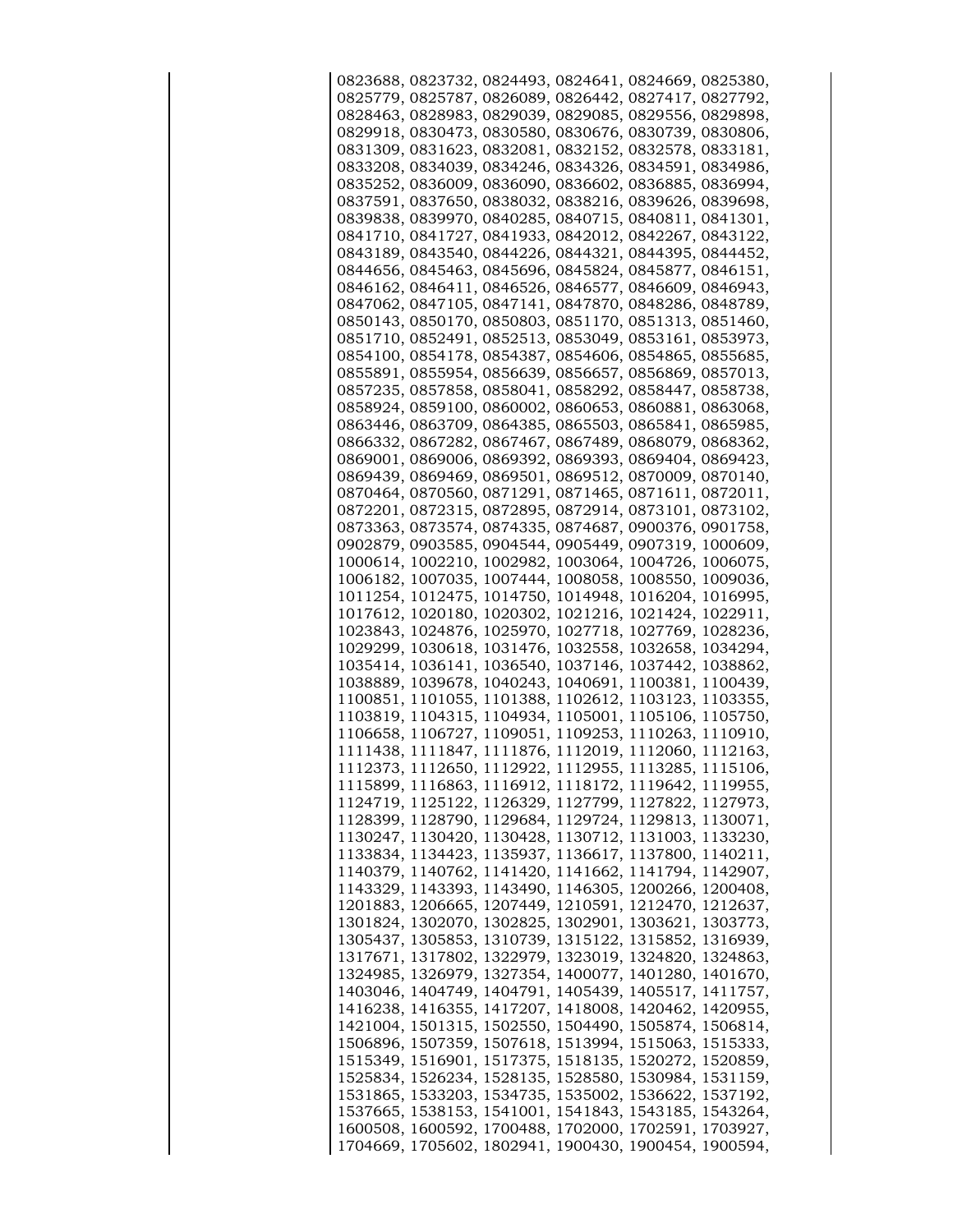|  | 1901155, 1902032, 1902632, 1903856, 1904641, 1906165, |  |  |
|--|-------------------------------------------------------|--|--|
|  | 1906205, 1906890, 1907256, 1907989, 1908124, 1908410, |  |  |
|  | 1908570, 1908580, 2000021, 2101764, 2102133, 2102400, |  |  |
|  | 2103901, 2103994, 2104172, 2104894, 2105793, 2105830, |  |  |
|  | 2107921, 2110146, 2110207, 2111109, 2111492, 2201839, |  |  |
|  | 2202768, 2204467, 2208715, 2208952, 2209178, 2209530, |  |  |
|  | 2209661, 2209882, 2212305, 2217192, 2400350, 2400794, |  |  |
|  | 2401353, 2401562, 2402755, 2403317, 2404230, 2405656, |  |  |
|  |                                                       |  |  |
|  | 2406365, 2406557, 2409208, 2411216, 2603107, 2603175, |  |  |
|  | 2604332, 2605373, 2605857, 2605886, 2608047, 2609697, |  |  |
|  | 2611102, 2611361, 2611421, 2611580, 2613912, 2615128, |  |  |
|  | 2616261, 2616433, 2618145, 2618165, 2619785, 2621570, |  |  |
|  | 2622959, 2623673, 2624219, 2625043, 2625339, 2626009, |  |  |
|  | 2626593, 2627856, 2629133, 2631073, 2632367, 2632999, |  |  |
|  | 2633072, 2634247, 2634715, 2634985, 2635175, 2636095, |  |  |
|  | 2637791, 2638186, 2638439, 3404387, 3404453, 3404850, |  |  |
|  | 3407690, 3410356, 3501056, 3501785, 3502087, 3504746, |  |  |
|  | 3505351, 3505358, 3506032, 3506554, 3507637, 3507866, |  |  |
|  | 3508174, 3508872, 3512443, 3513379, 3513883, 3514558, |  |  |
|  | 3514578, 3514719, 3515470, 3516195, 3518553, 3518772, |  |  |
|  | 3520081, 3520203, 3520806, 3520868, 3522253, 3522534, |  |  |
|  | 3523839, 3523991, 3524166, 3524178, 3524754, 3527566, |  |  |
|  | 3528675, 3529468, 3530115, 3530514, 3530787, 3533337, |  |  |
|  |                                                       |  |  |
|  | 3535631, 3535903, 3536494, 3536650, 3536838, 3600112, |  |  |
|  | 3601133, 3800102, 3800154, 3800202, 3800205, 3800319, |  |  |
|  | 3800506, 3800894, 4004717, 4104140, 4104727, 4105551, |  |  |
|  | 4107093, 4107807, 4108027, 4108162, 4109613, 4111190, |  |  |
|  | 4111228, 4112833, 4113545, 4116736, 4118410, 4120790, |  |  |
|  | 4120812, 4125974, 4127927, 4128029, 4131983, 4200907, |  |  |
|  | 4400555, 4402706, 4600427, 4900219, 4902046, 4903279, |  |  |
|  | 4903699, 4906219, 4909503, 4909831, 4912419, 4913050, |  |  |
|  | 4914737, 5000864, 5001825, 5002160, 5006248, 5100028, |  |  |
|  | 5100731, 5101161, 5101253, 5102785, 5102918, 5105120, |  |  |
|  | 5105148, 5105536, 5107534, 5111834, 5114040, 5200247, |  |  |
|  | 5200378, 5200774, 5201061, 5202673, 5204710, 5205137, |  |  |
|  | 5205189, 5205426, 5206051, 5208102, 5208475, 5209116, |  |  |
|  | 5209489, 5209992, 5210746, 5211024, 5402962, 5403182, |  |  |
|  | 5406032, 5408723, 5411580, 5413695, 5414496, 5415822, |  |  |
|  | 5600181, 5700161, 5700400, 5700527, 5700730, 5700822, |  |  |
|  | 5800806, 5800864, 5801795, 5805485, 5808284, 5808842, |  |  |
|  | 5808903, 5809092, 5810492, 5810532, 5811048, 5811125, |  |  |
|  | 5811651, 5811693, 5813915, 5815567, 5816907, 5817679, |  |  |
|  | 5817832, 5818945, 5819016, 5819901, 5819909, 5819985, |  |  |
|  | 5901138, 5903347, 5903499, 5903540, 5904153, 5904594, |  |  |
|  | 5906350, 5906937, 5910312, 5910732, 5912189, 5912770, |  |  |
|  |                                                       |  |  |
|  | 5912797, 5913382, 5913685, 5916735, 5918255, 5919445, |  |  |
|  | 5919777, 5921730, 5922478, 6000936, 6001425, 6002264, |  |  |
|  | 6002766, 6005442, 6006163, 6007037, 6007643, 6007848, |  |  |
|  | 6008057, 6008375, 6008831, 6009545, 6009927, 6010090, |  |  |
|  | 6010740, 6011413, 6011444, 6011467, 6011700, 6011859, |  |  |
|  | 6101646, 6102397, 6104161, 6105619, 6106602, 6107063, |  |  |
|  | 6107084, 6107256, 6107392, 6109729, 6114405, 6114963, |  |  |
|  | 6115190, 6115205, 6116810, 6119898, 6119955, 6120329, |  |  |
|  | 6121627, 6121752, 6121922, 6122055, 6122631, 6122828, |  |  |
|  | 6123073, 6123310, 6200445, 6200484, 6200583, 6200590, |  |  |
|  | 6200623, 6200627, 6300517, 6301019, 6301162, 6301601, |  |  |
|  | 6301960, 6302103, 6302453, 6302457, 6302811, 6303180, |  |  |
|  | 6303395, 6303520, 6303656, 6304607, 6304873, 6305227, |  |  |
|  | 6305675, 6307011, 6307339, 6308318, 6308338, 6309374, |  |  |
|  | 6309875, 6309933, 6310660, 6311655, 6312294, 6313117, |  |  |
|  | 6313464, 6313688, 6313933, 6314354, 6315469, 6315991, |  |  |
|  | 6316078, 6316563, 6317163, 6317488, 6317855, 6318799, |  |  |
|  | 6319022, 6319127, 6319185, 6319433, 6319760, 6319975, |  |  |
|  |                                                       |  |  |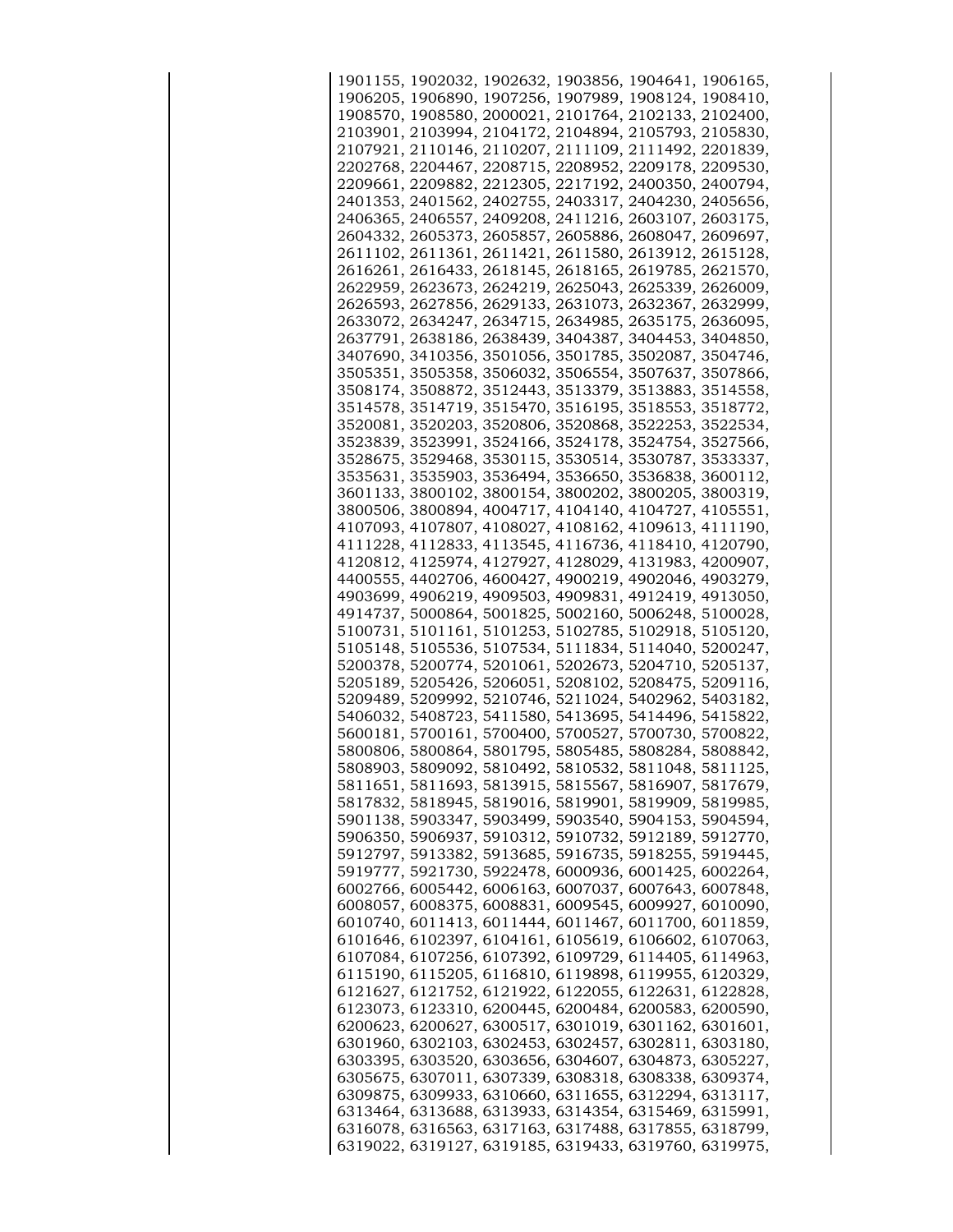|                                                    | 8104972, 8108900, 8200345 & 8200381                                                                                                    | 6320048, 6400885, 6401145, 6402130, 6403511, 6406711,<br>6407396, 6408064, 6408137, 6410003, 6410625, 6411118,<br>6411236, 6411294, 6411596, 6411889, 6416946, 6417057,<br>6417069, 6417324, 6420223, 6420495, 6421170, 6421244,<br>6500151, 6500218, 6500591, 6501271, 6501511, 6501569,<br>6501743, 6501865, 6501916, 6502179, 6600163, 6600211,<br>6600405, 6600436, 6600499, 6601311, 6601421, 6601868,<br>6601905, 6601993, 6602005, 6602081, 6602437, 6602587,<br>6602757, 6603065, 6603128, 6603167, 6603453, 6604217,<br>6604381, 6604443, 6604495, 6604653, 6605058, 6605157,<br>6605252, 6605335, 6605573, 6606141, 6606534, 6606893,<br>6607045, 6607411, 6607445, 6607447, 6608263, 6700195,<br>6700324, 6700826, 6700985, 6701091, 6701109, 6800143,<br>6800800, 6900967, 6900989, 6901190, 6902659, 6904231,<br>6905310, 6905663, 6906174, 6907244, 6909387, 6909512,<br>6910877, 6913448, 7000656, 7000948, 7001212, 7001707,<br>7001709, 7100924, 7101026, 7101817, 7102203, 7102255,<br>7102430, 7103263, 7103357, 7103476, 7104078, 7104344,<br>7104873, 7105125, 7105440, 7105658, 7109565, 7111052,<br>7111322, 7111790, 7200058, 7200219, 7600030, 7700207,<br>7800159, 7801595, 7801954, 7802012, 7802709, 7803071,<br>7803185, 7803407, 7900059, 7900179, 7900793, 7901558,<br>7902226, 7903615, 7903688, 7904148, 7904594, 7904901,<br>7905342, 7905935, 7906681, 7908354, 7909390, 7910154,<br>7910543, 7911698, 7911898, 7912442, 7913451, 7913452,<br>7915337, 7915367, 7915447, 7916603, 7916745, 7916805,<br>7917685, 8000351, 8000366, 8000611, 8001198, 8001672,<br>8002482, 8004418, 8004453, 8008249, 8008573, 8008850,<br>8008911, 8008969, 8010420, 8012617, 8015125, 8015179,<br>8015463, 8016007, 8017761, 8101369, 8102188, 8102411, |
|----------------------------------------------------|----------------------------------------------------------------------------------------------------------------------------------------|----------------------------------------------------------------------------------------------------------------------------------------------------------------------------------------------------------------------------------------------------------------------------------------------------------------------------------------------------------------------------------------------------------------------------------------------------------------------------------------------------------------------------------------------------------------------------------------------------------------------------------------------------------------------------------------------------------------------------------------------------------------------------------------------------------------------------------------------------------------------------------------------------------------------------------------------------------------------------------------------------------------------------------------------------------------------------------------------------------------------------------------------------------------------------------------------------------------------------------------------------------------------------------------------------------------------------------------------------------------------------------------------------------------------------------------------------------------------------------------------------------------------------------------------------------------------------------------------------------------------------------------------------------------------------------------------------------------------------------------------------------------------------|
|                                                    | DETAILED<br><b>APPLICATION FORM</b><br><b>NOT FINALLY</b><br>SUBMITTED                                                                 | 0103780, 0108111, 0213617, 0600327,<br>0629392, 0700992, 0707508, 0802368,<br>0807897, 0823369, 0832213, 0843151,<br>0868700, 0872177, 1035574, 1121736,<br>1129482, 1200898, 1521657, 1536836,<br>2617018, 3403717, 3411874, 5906731,<br>6110832, 6301736, 6602258, 6607890,<br>7100755 & 7900015                                                                                                                                                                                                                                                                                                                                                                                                                                                                                                                                                                                                                                                                                                                                                                                                                                                                                                                                                                                                                                                                                                                                                                                                                                                                                                                                                                                                                                                                         |
|                                                    | LACKING<br><b>EDUCATIONAL</b><br>QUALIFICATION -<br><b>BACHELOR DEGREE</b><br>COMPLETED AFTER<br>CLOSING DATE OF<br><b>APPLICATION</b> | 0428533, 0622251, 0839457, 2104158,<br>4905709, 6120046, 6308680, 6410281,<br>7904101 & 7908773                                                                                                                                                                                                                                                                                                                                                                                                                                                                                                                                                                                                                                                                                                                                                                                                                                                                                                                                                                                                                                                                                                                                                                                                                                                                                                                                                                                                                                                                                                                                                                                                                                                                            |
| Roll Nos. of<br>candidates not<br>short-listed for | DATE OF BIRTH<br><b>DISCREPANCY</b>                                                                                                    | 0851352                                                                                                                                                                                                                                                                                                                                                                                                                                                                                                                                                                                                                                                                                                                                                                                                                                                                                                                                                                                                                                                                                                                                                                                                                                                                                                                                                                                                                                                                                                                                                                                                                                                                                                                                                                    |
| Interview                                          | AFFIDAVIT NOT<br>SUBMITTED /<br>AFFIDAVIT NOT<br><b>ACCEPTABLE (DOES</b><br>NOT CONTAIN<br>REQUISITE PARAS)                            | 0100134, 0207335, 0301334, 0803186,<br>0821293, 0860854, 0862325, 0862352,<br>0869256, 0870266, 0874148, 0875044,<br>1005921, 1020677, 1034123, 1100088,<br>1308593, 1313158, 1315094, 1907203,<br>2405839, 2601060, 3800848, 4400560,<br>5005452, 5110703, 5600528, 6012676,<br>6103667, 6600993, 6601135, 6601446,<br>6601700, 6604283, 6604550, 6605400 &<br>6800572                                                                                                                                                                                                                                                                                                                                                                                                                                                                                                                                                                                                                                                                                                                                                                                                                                                                                                                                                                                                                                                                                                                                                                                                                                                                                                                                                                                                    |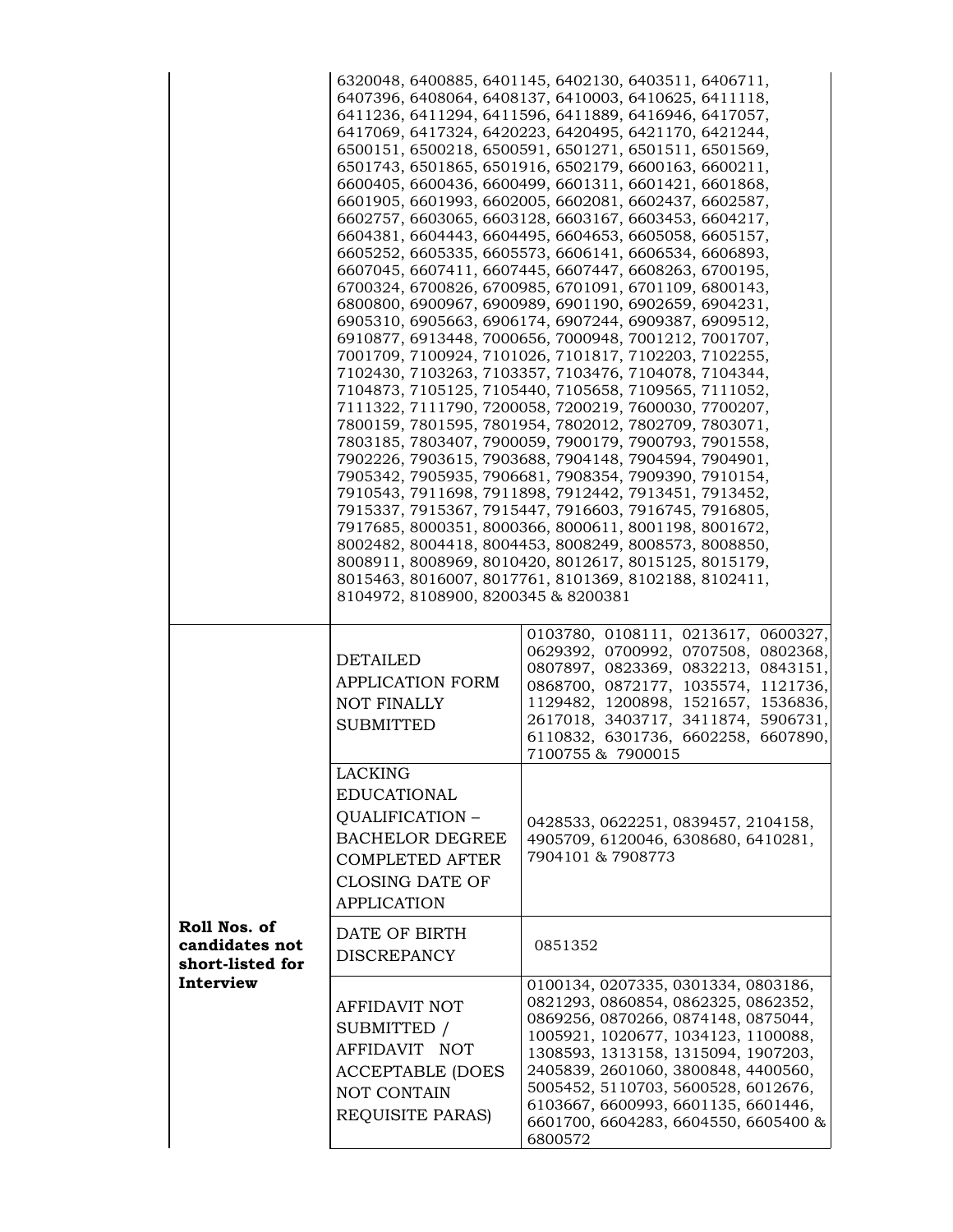| NOT SUBMITTED PH<br><b>CERTIFICATE</b><br>ISSUED PRIOR TO<br><b>CLOSING DATE OF</b><br><b>APPLICATION</b>         | 1523335 & 5110742                                                                                                                                                                                                                                                                                                                                                                                                                                                                                                                                                                                                                                                                                                                               |
|-------------------------------------------------------------------------------------------------------------------|-------------------------------------------------------------------------------------------------------------------------------------------------------------------------------------------------------------------------------------------------------------------------------------------------------------------------------------------------------------------------------------------------------------------------------------------------------------------------------------------------------------------------------------------------------------------------------------------------------------------------------------------------------------------------------------------------------------------------------------------------|
| OVER-AGED                                                                                                         | 0301143, 0842009, 3533732, 3902707,<br>4402782, 6122166, 6300199, 6305381,<br>6502006 & 6801860                                                                                                                                                                                                                                                                                                                                                                                                                                                                                                                                                                                                                                                 |
| <b>SUBMITTED</b><br><b>COMMUNITY</b><br>CERTIFICATE-<br><b>ISSUED AFTER</b><br>CLOSING DATE OF<br>THE APPLICATION | 0214083, 0219134, 0219654, 0303881,<br>0308809, 0503152, 0617165, 0802274,<br>0805077, 0808709, 0815125, 0818067,<br>0821492, 0832889, 0836274, 0845186,<br>0860076, 0860251, 0861475, 0863602,<br>0870386, 0870726, 0872688, 1040777,<br>1101453, 1142160, 1205850, 1207489,<br>1317648, 1404462, 1405802, 1515469,<br>1520308, 1541241, 2213791, 2601362,<br>2603989, 2604923, 2608688, 2614988,<br>2622141, 2624002, 2628103, 2635259,<br>2637382, 3511531, 3515491, 3801290,<br>4127830, 4402110, 5004278, 5103807,<br>5202592, 5816398, 5818315, 6005118,<br>6012752, 6300894, 6303775, 6304094,<br>6414248, 6600382, 6601200, 6602217,<br>6606386, 6607913, 7103702, 7111152,<br>7801593, 7908811, 7908815, 7910180,<br>8004279 & 8012326 |
| <b>REQUISITE</b><br><b>DEFICIENT</b><br>DOCUMENT NOT<br><b>SUBMITTED</b>                                          | 0636274, 0831051, 0840345, 0854851,<br>0870842, 0871565, 0904716, 1028552,<br>1106613, 1200151, 1418203, 1505409,<br>2626937, 3904404, 5700357 & 6501018                                                                                                                                                                                                                                                                                                                                                                                                                                                                                                                                                                                        |
| DISCREPANCY IN<br><b>COMMUNITY</b>                                                                                | 5205980                                                                                                                                                                                                                                                                                                                                                                                                                                                                                                                                                                                                                                                                                                                                         |

## **NOTE:-**

i) The following candidates have failed to submit the requisite documents /certificates issued prior to closing date of application, in order to verify their claim for reservation for their respective Community. Hence, they have considered as GENERAL CATEGORY CANDIDATES:

| 0214083 | 0217968 | 0219134 | 0219654 | 0301143 | 0303881 | 0308809 | 0503152 |
|---------|---------|---------|---------|---------|---------|---------|---------|
| 0508331 | 0617165 | 0802274 | 0805077 | 0806310 | 0808709 | 0815125 | 0818067 |
| 0821492 | 0832889 | 0836274 | 0836602 | 0842009 | 0845186 | 0845463 | 0846609 |
| 0850803 | 0860076 | 0860251 | 0861475 | 0863602 | 0870386 | 0870726 | 0872688 |
| 0872914 | 1006182 | 1007035 | 1040777 | 1101453 | 1105106 | 1112163 | 1142160 |
| 1205850 | 1207489 | 1302825 | 1317648 | 1404462 | 1405802 | 1515469 | 1520308 |
| 1541241 | 1543264 | 2107921 | 2213791 | 2601362 | 2603989 | 2604923 | 2608688 |
| 2609697 | 2614988 | 2622141 | 2624002 | 2628103 | 2635259 | 2637382 | 3506554 |
| 3511531 | 3515491 | 3530115 | 3533732 | 3801290 | 3902707 | 4127830 | 4402110 |
| 4402782 | 5004278 | 5103807 | 5202592 | 5402962 | 5700161 | 5816398 | 5817679 |
| 5818315 | 6005118 | 6012752 | 6122166 | 6123073 | 6123310 | 6300199 | 6300894 |
| 6301960 | 6303775 | 6304094 | 6305381 | 6414248 | 6502006 | 6600382 | 6600405 |
| 6601200 | 6602217 | 6606386 | 6607913 | 7103702 | 7111152 | 7801593 | 7904901 |
| 7908811 | 7908815 | 7910180 | 8002482 | 8004279 | 8012326 | 8016007 |         |